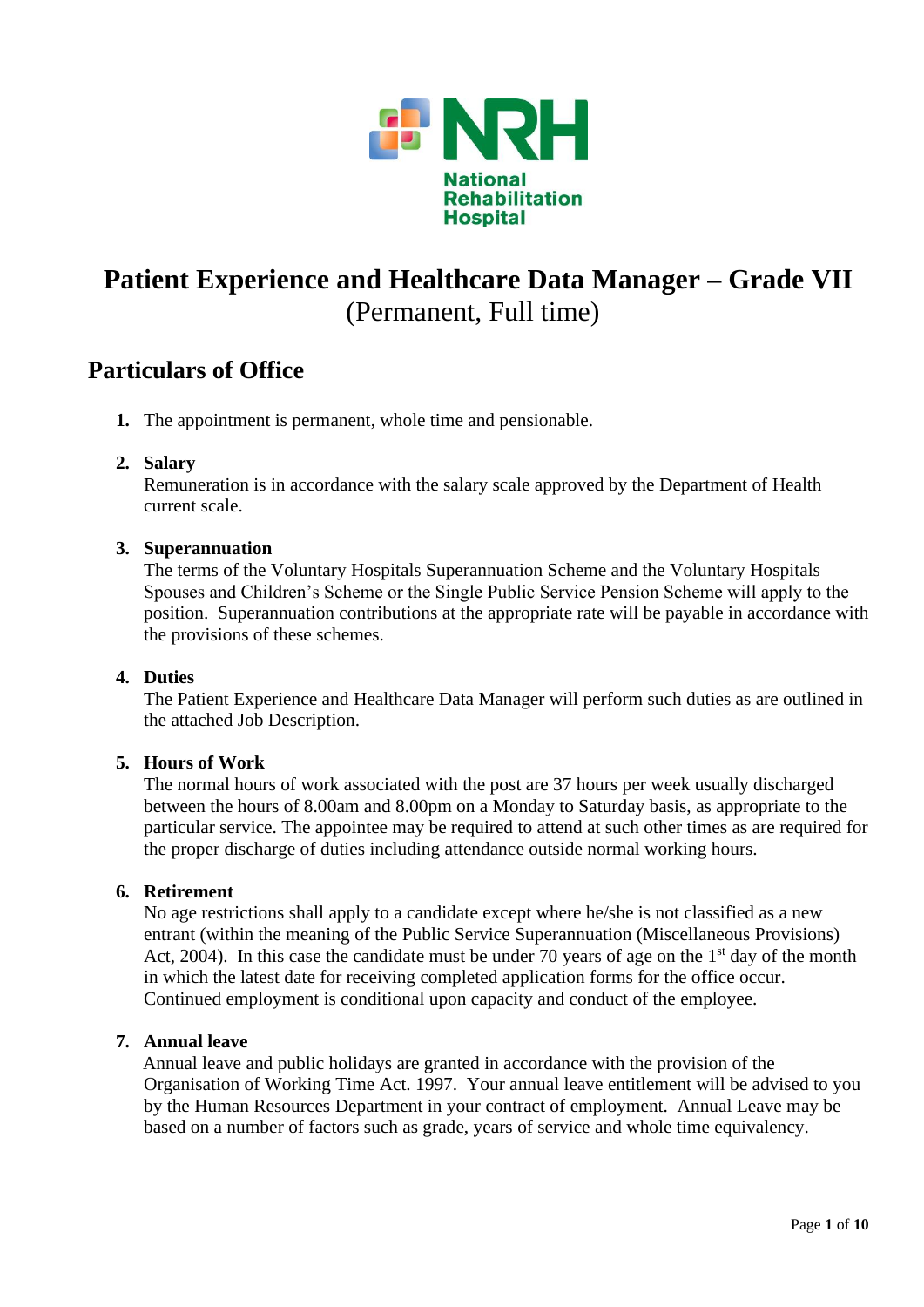## **8. Sick Leave**

Payment of salary during illness will be in accordance with arrangements as approved from time to time by the Department of Health.

## **9. Termination of office**

The employment may be terminated at any time by three months' notice on either side except where circumstances are dictated by the Minimum Notice and Terms of Employment Act 1973/77. The Management's right under this paragraph shall not be exercised save in circumstances where the Management is of the opinion that the holder of the office has failed to perform satisfactorily the duties of the post or has misconducted himself/herself in relation to the post or is otherwise unfit to hold the appointment.

## **10. Garda Vetting Checks**

Arrangements have been introduced, on a national level, for the provision of Garda Vetting Checks in respect of candidates for employment in areas of the Health Service, where it is envisaged that potential employees would have substantial access to children or vulnerable adults in the course of their duties. Garda vetting is done for the protection of these groups and the National Rehabilitation Hospital reserves the right to revett employees at any future point, as deemed appropriate by Hospital Management.

## **11. Confidentiality**

In the course of your employment you may have access to or hear information concerning the medical or personal affairs of patients and/or staff, or other health services business. Such records and information are strictly confidential and unless acting on the instructions of an authorised officer, on no account must information concerning staff, patients or other health service business be divulged or discussed except in the performance of normal duty. In addition records must never be left in such a manner that unauthorised person can obtain access to them and must be kept in safe custody when no longer required.

### **12. Hygiene**

During the course of employment staff are required to ensure that the hospital's hygiene and infection control policies are adhered to at all times. All employees have responsibility to prevent transmission of infection by adhering to and implementing optimal hand hygiene and adhering to the Hospital's Hygiene processes. Hygiene is a fundamental component of the National Rehabilitation Hospital's quality system to ensure the safety and well being of its patients and staff and plays a role in the prevention and control of healthcare associated infection.

### **13. Policies / Legislation**

All Hospital policies and procedures form an integral part an employment contract and may be subject to update and revision, from time to time, in consultation with union representatives as appropriate. Employees are required to comply with all hospital policies, procedures (e.g. Dignity at Work, Trust in Care, Computer Usage Policy) and the Hospital's ethical codes of practice. Employees are required to abide by the hospital's code of behaviour and the code of practice as defined by their relevant professional body.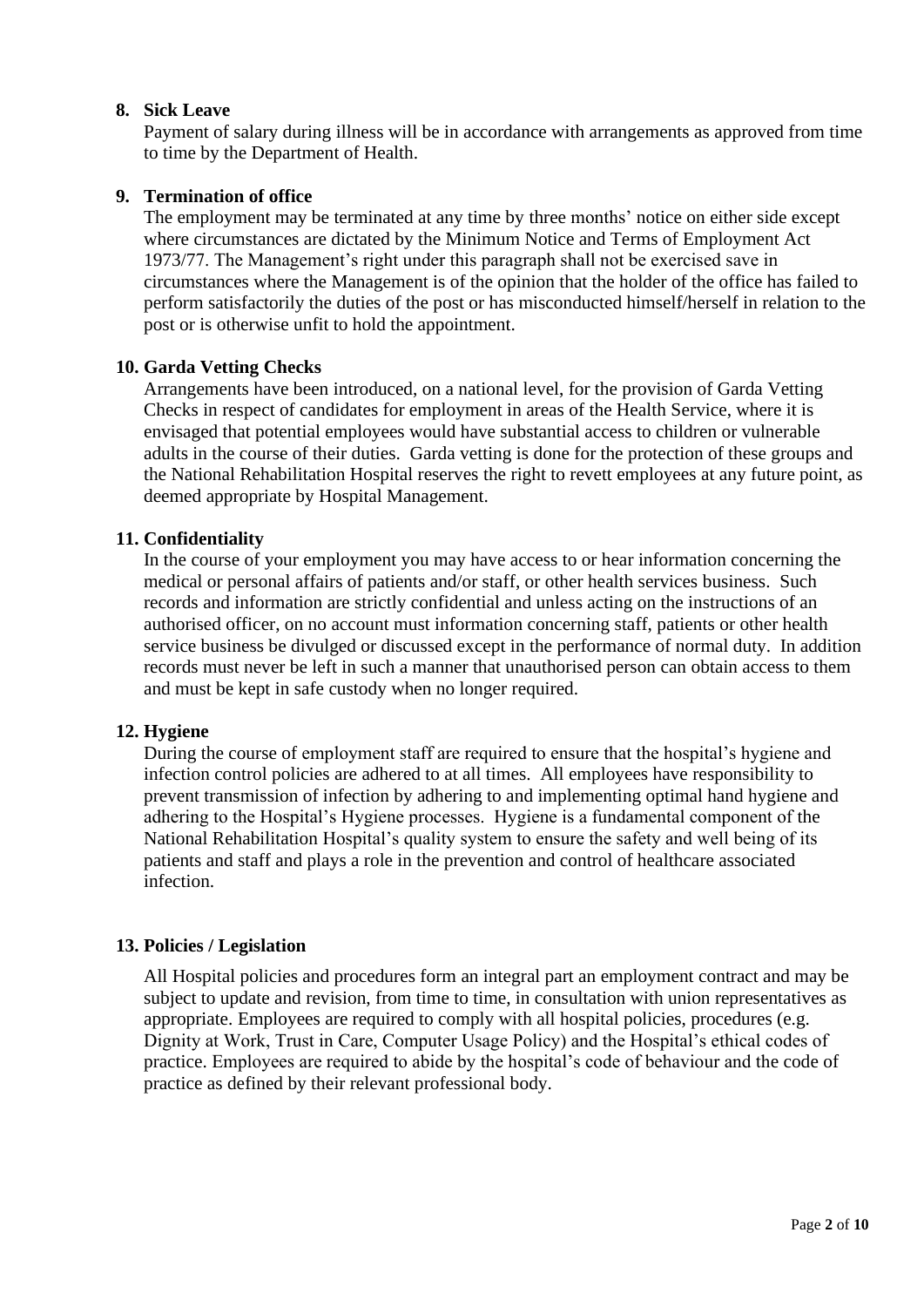## **14. Disability Census**

As part of the NRH's commitment to supporting the employment of people with disabilities and to comply with the requirements of the Disability Act 2005, all staff are required to inform the Director of Human Resources Ms. Olive Keenan, of any personal disabilities. This information is only requested in the event that appropriate arrangements must be put in place during the course of one's employment and will be stored in compliance with Data Protection Legislation.

## **15. HR Department Privacy / GDPR Policy**

In order to carry out its administrative functions the Human Resource Department in the National Rehabilitation Hospital collects and processes personal data relating to individuals, which includes the job applicants and staff of the Hospital. The Human Resources Department takes the confidentiality of all personal data seriously and consequently takes all necessary steps to comply with data protection legislation including the GDPR. The Human Resource Department collects personal data only in order to meet specific lawful purposes, and will retain that data only for so long as necessary. We also ensure that all reasonable technical and organisational security measures are in place to safeguard personal data.

Ordinarily, the Human Resource Department will not pass personal data to any third party except where required by law, or under statutory obligations, or to fulfil a contract of employment or for other legitimate purposes as balanced against the rights and interests of the Data Subject. If you have any concerns about how your personal data is processed, you may contact our Data Protection Officer [\(dpo@nrh.ie\)](mailto:dpo@nrh.ie). Please refer to the National Rehabilitation Hospital Human Resources Privacy Policy Document for more information. The Policy Document is available on request from the Human Resources Department.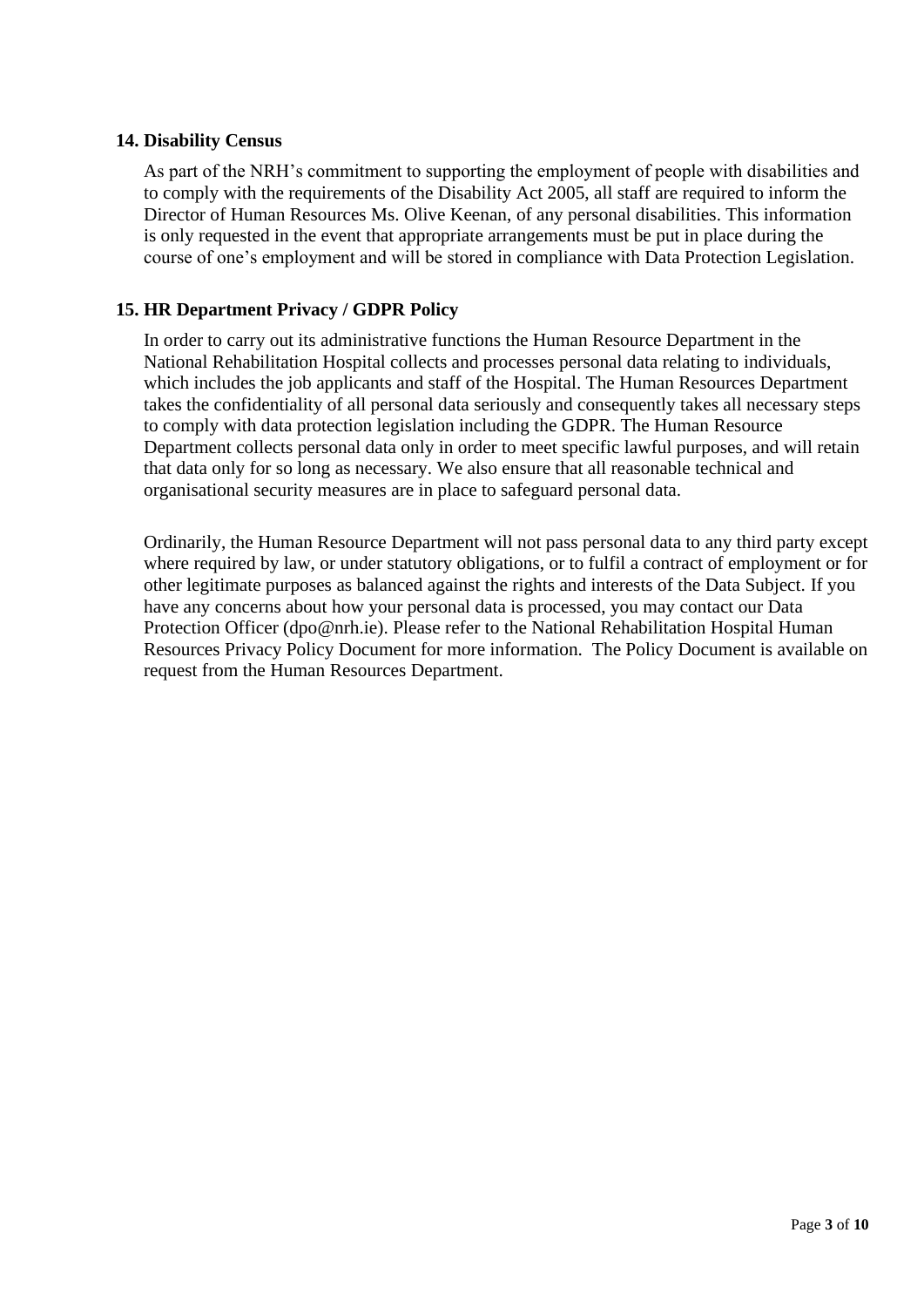

## **1. Qualifications**

The candidate must, on the latest date for receiving completed application forms for the office, possess:

- Educated to degree level is essential e.g. in Health Services Management / Business
- People Management Experience essential
- Experience in a Hospital setting / patient services function is essential
- Sound working knowledge of computer packages to include: MS Word, Excel, Access, PowerPoint and PAS.
- Excellent record keeping skills.
- Excellent interpersonal skills essential.
- Experience of negotiating and influencing change.
- Experience of undertaking analysis of data and employing statistical techniques to produce high level reports.
- Candidate must be a self-starter with the ability to work under pressure and on own initiative, to tight deadlines.
- Excellent communication, interpersonal, organisational and team working skills.
- Excellent people management skills essential.
- A high capacity for responsibility and individual initiative.

## **2. Health**

Candidates or any person holding the office must be free from any medical condition which would render them unsuitable to hold the office and be in a state of health such as would indicate a reasonable prospect of ability to render regular and efficient service.

For the purposes of satisfying the requirements as to health, it will be necessary for each successful candidate before he/she is appointed to undergo a medical examination by a qualified medical practitioner to be nominated by the Chief Executive or designated officer. Any irregularities reported as a result of this examination which render the incumbent unsuitable for the post must be remedied / addressed before appointment.

Health Promotion – The Hospital is committed to promoting healthy lifestyles for both patients and staff. Staff are expected to participate in initiatives to support better health and well- being in line with the Hospital objectives.

## **3. Character**

Candidates for and any person holding the office must be of good character.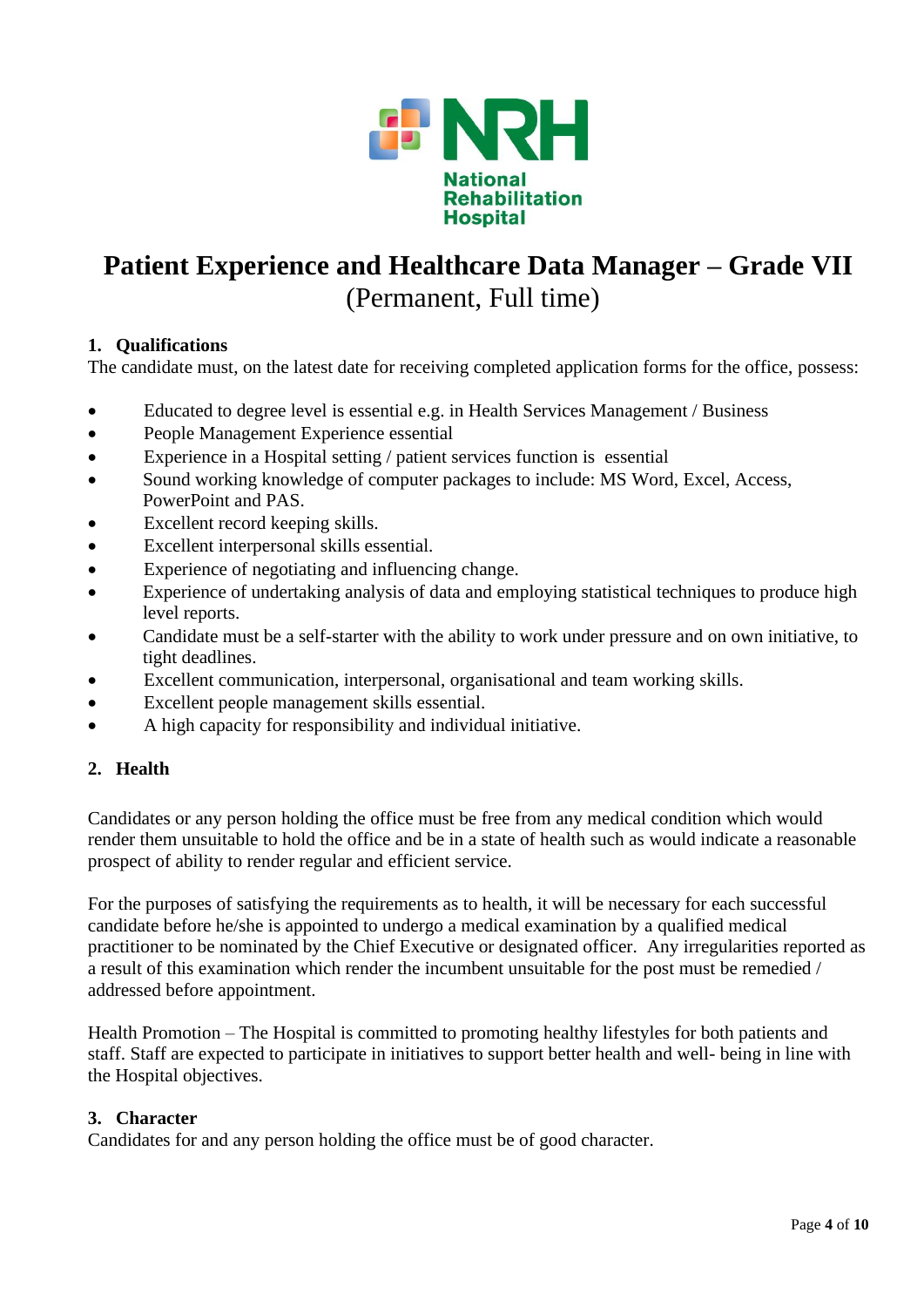

| <b>Title:</b>                   | Patient Experience and Healthcare Data Manager -<br>Grade VII                                                                                                                                                                                                                                                                                                                                                                                         |
|---------------------------------|-------------------------------------------------------------------------------------------------------------------------------------------------------------------------------------------------------------------------------------------------------------------------------------------------------------------------------------------------------------------------------------------------------------------------------------------------------|
| <b>Purpose of the Position:</b> | This is a key management post with responsibility and<br>accountability for driving stakeholder involvement through<br>active engagement with all stakeholders. To provide high<br>quality information and statistics on hospital wide<br>performance and make recommendations to enable the<br>NRH develop strategies to improve the performance of<br>their service delivery to relevant stakeholders while<br>complying with relevant legislation. |
| <b>Accountable to:</b>          | Deputy Chief Executive Officer (or designated nominee)                                                                                                                                                                                                                                                                                                                                                                                                |
| <b>Liaison / Communication:</b> | The proper performance of these duties will require a high<br>degree of liaison and communication with other managers<br>and staff throughout the hospital and with patients, their<br>families and carers, other stakeholders, as well as other<br>outside agencies in the course of their normal duties and<br>responsibilities.                                                                                                                    |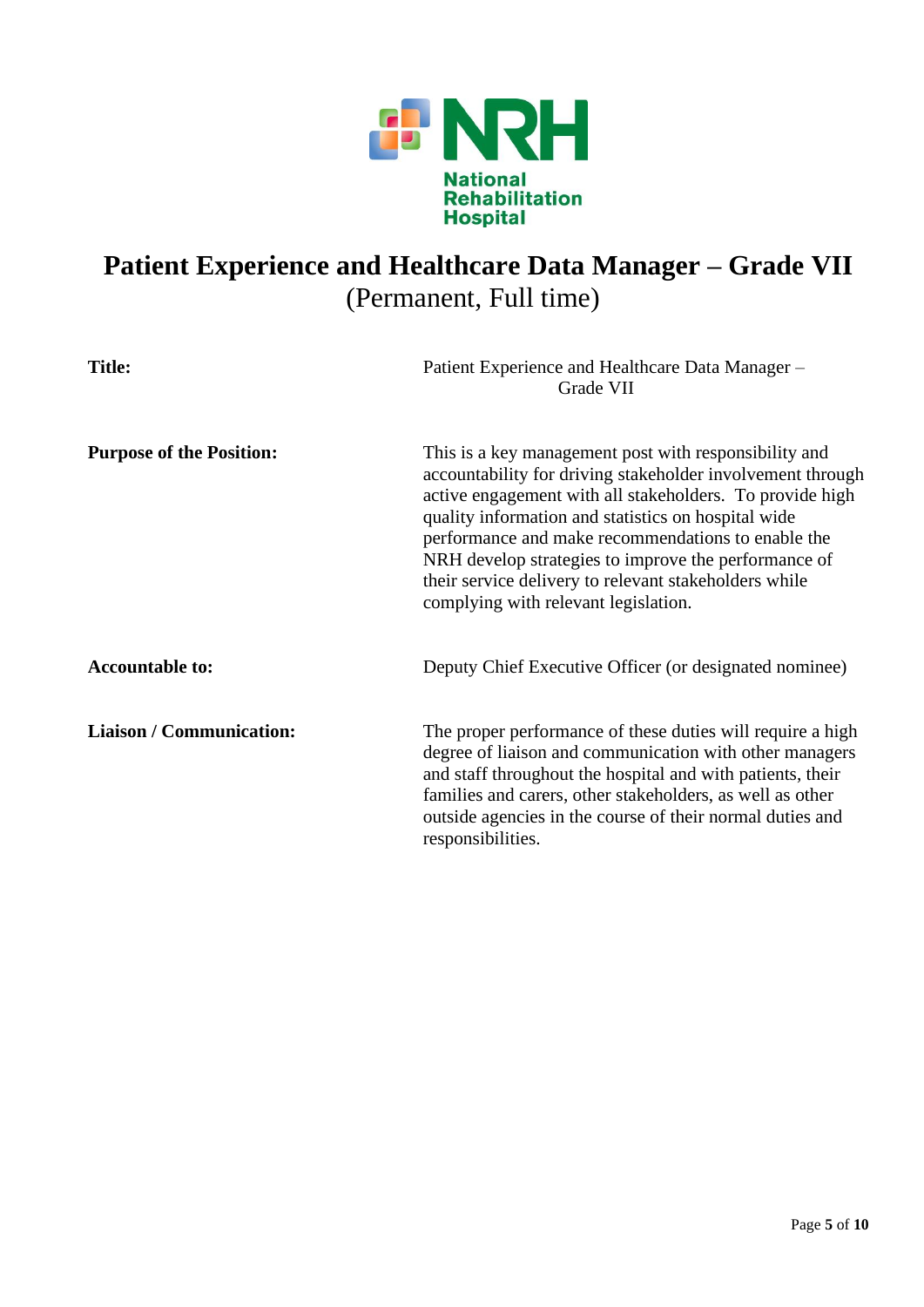

## **JOB DESCRIPTION**

## **Overview of the Role**

The Patient Experience and Healthcare Data Manager will be the hospital lead with responsibility for Service User involvement, ensuring that service user involvement is at the core of the organisations functions and continuous improvement initiatives. The Patient Experience and Healthcare Data Manager will represent the needs of stakeholder groups across the hospital and will coordinate the varying stakeholder interventions hospital wide and reporting on same.

He/she will be expected to advise the Chief Executive or Deputy Chief Executive and / or Board and Heads of Department on key stakeholder issues and put in place appropriate strategies and systems to underpin an effective, progressive, flexible approach to the delivery of services to patients.

It is expected that the appointee will possess the requisite skills of flexibility, vision, excellent communication, negotiation/persuasion skills with an attention for detail without losing sight of the big picture.

The post holder will be responsible for establishing appropriate standards and key performance indicators, producing high level reports in support of ongoing performance monitoring and decisionmaking at an Executive level within the hospital. The role will involve proactive collaboration with key stakeholders in the development and implementation of information frameworks and reports to support and improve the performance of the organisation. In addition to being a hands-on practitioner, it is expected that the Patient Experience and Healthcare Data Manager will contribute significantly to the strategic perspective of the hospital. The post holder will be expected to keep abreast of all imminent developments relating to service users.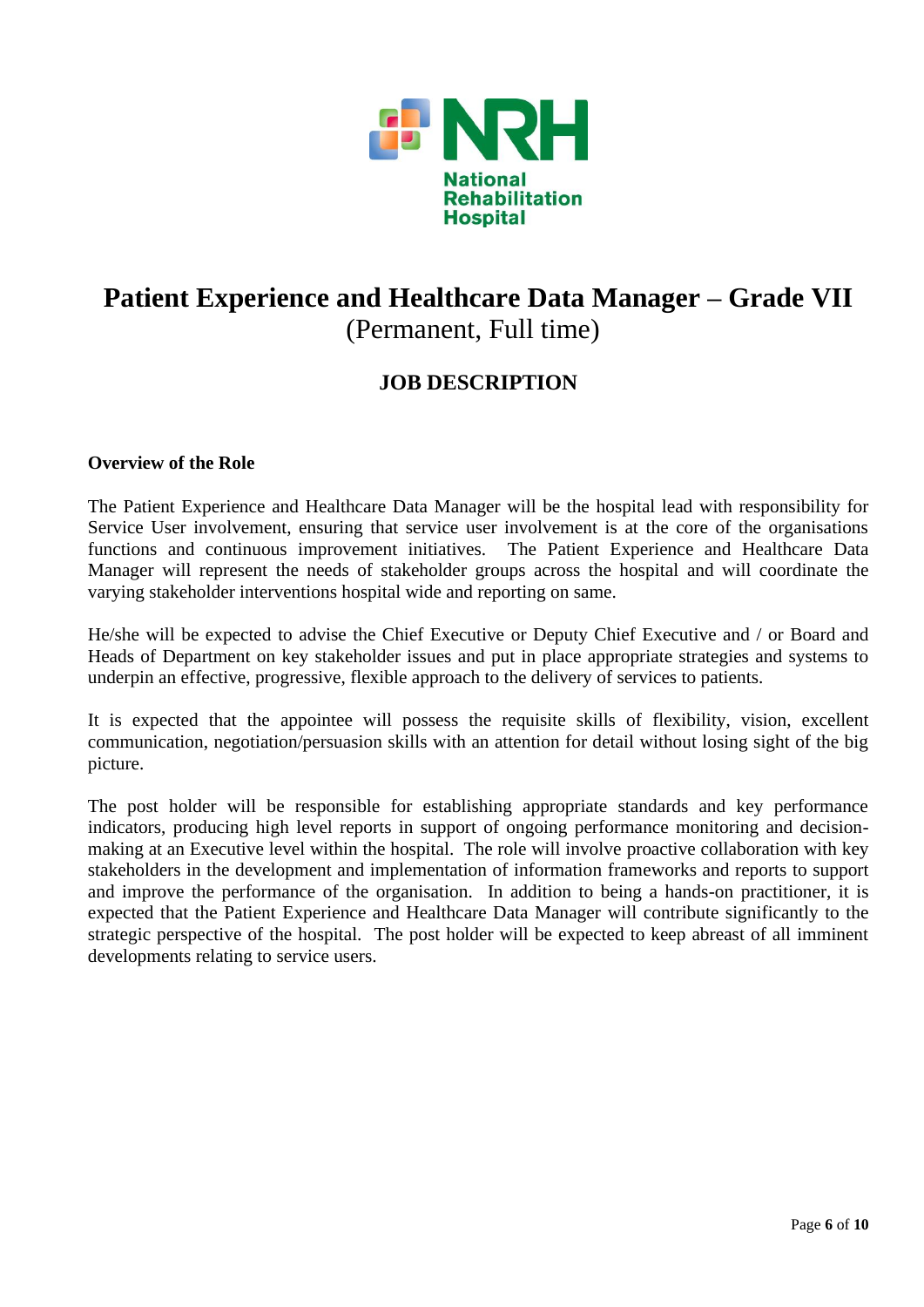## **ACCOUNTABLILITY, DUTIES AND RESPONSIBILITIES**

## **General Accountability**

- Maintain throughout the Hospital awareness of the Mission and Values in relation to all Stakeholders activities.
- Support the Chief Executive Officer and Senior Management Team through the development and implementation of best practice Service User involvement initiatives.
- Be responsible for drafting, reviewing and updating Policies relevant to Stakeholder and End User involvement in addition to information and data governance.
- Be responsible for the management and hospital-wide activity data to measure hospital performance and to facilitate decision-making.
- As a member of the Senior Management Team, contribute to the development of the hospital strategic plan and delivery of care based on best practice and standards both in customer care and also in information systems and frameworks based on best practice and standards in the healthcare environment.
- Ensure that a safe environment is maintained for staff and visitors in compliance with Health and Safety requirements and best practice.
- Being responsible for the day to day security of the work area to which assigned, with particular awareness of fire regulations and security arrangements and confidentiality.
- Keeping up to date with all relevant mandatory training for the department.
- Keeping up to date with regulations and other requirements.

### **Specific Accountability**

- Report directly to, and be accountable to, the Deputy Chief Executive or designated nominee deputy.
- Provide a progressive stakeholder involvement and corporate data function within an ever changing health service, to facilitate delivery of a top quality service to all our stakeholders.
- Supervision, management, development and support of all staff assigned to the function, as applicable e.g. Admissions, Volunteer Co-ordinator, Healthcare Records and Urology Administration.
- Staffing levels may vary with the introduction of the new service developments and the overall development plan for a new hospital, which would result in increased responsibility.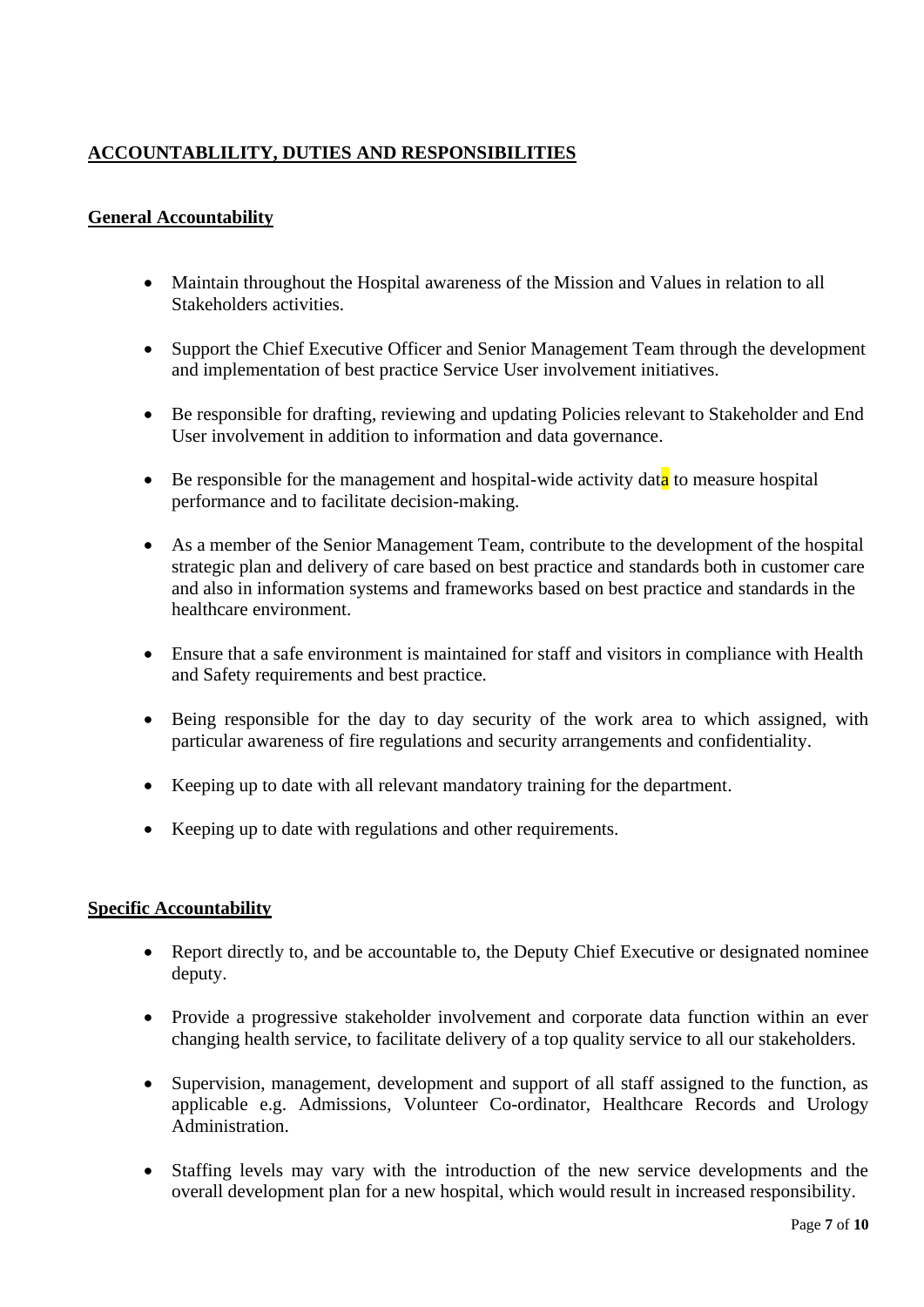- Advise on setting and maintenance of standards for the management of Healthcare records within the hospital.
- Manage all hospital wide stakeholder interventions including comments and suggestions, uSPEQ, complaint policy, website queries etc.
- Manage the complaints procedure and ensure the patients charter is upheld within the hospital.
- Work as part of a team to develop information frameworks within which an effective performance monitoring and improved decision making system can be planned and implemented.
- Participation on committees, working groups, etc. as appropriate.
- Provide statistical information, reports, etc. routine and ad-hoc, as required.
- Keep abreast of current developments and practices in healthcare administration, information management and service user / stakeholder interventions and be aware of changed in relevant legislation.

### **Outline of Duties and Responsibilities**

- Coordinate all Stakeholder involvement initiatives including implementation of the Patients Charter.
- Managing the ongoing collation, monitoring, reporting and coordination of patient experience interventions including issues and suggestions, website queries etc.
- Liaise with other identified Service User leads in order to produce reports/information to the Executive.
- Act as the hospital representative on the Patients Forum and Parents Forum.
- Identification of appropriate advocacy groups for patient related interventions.
- Manage the system for patient complaints as per the Complaints Policy to include investigation of complaints from patients and families in conjunction with relevant others and make recommendations to the relevant committees for improvement, as appropriate.
- Report on the status of all complaints on a regular basis to relevant stakeholders.
- Be the organisational representative liaising with Volunteer co-ordinator, and volunteers across the organisation.
- Act as the designated link on the Interagency Forum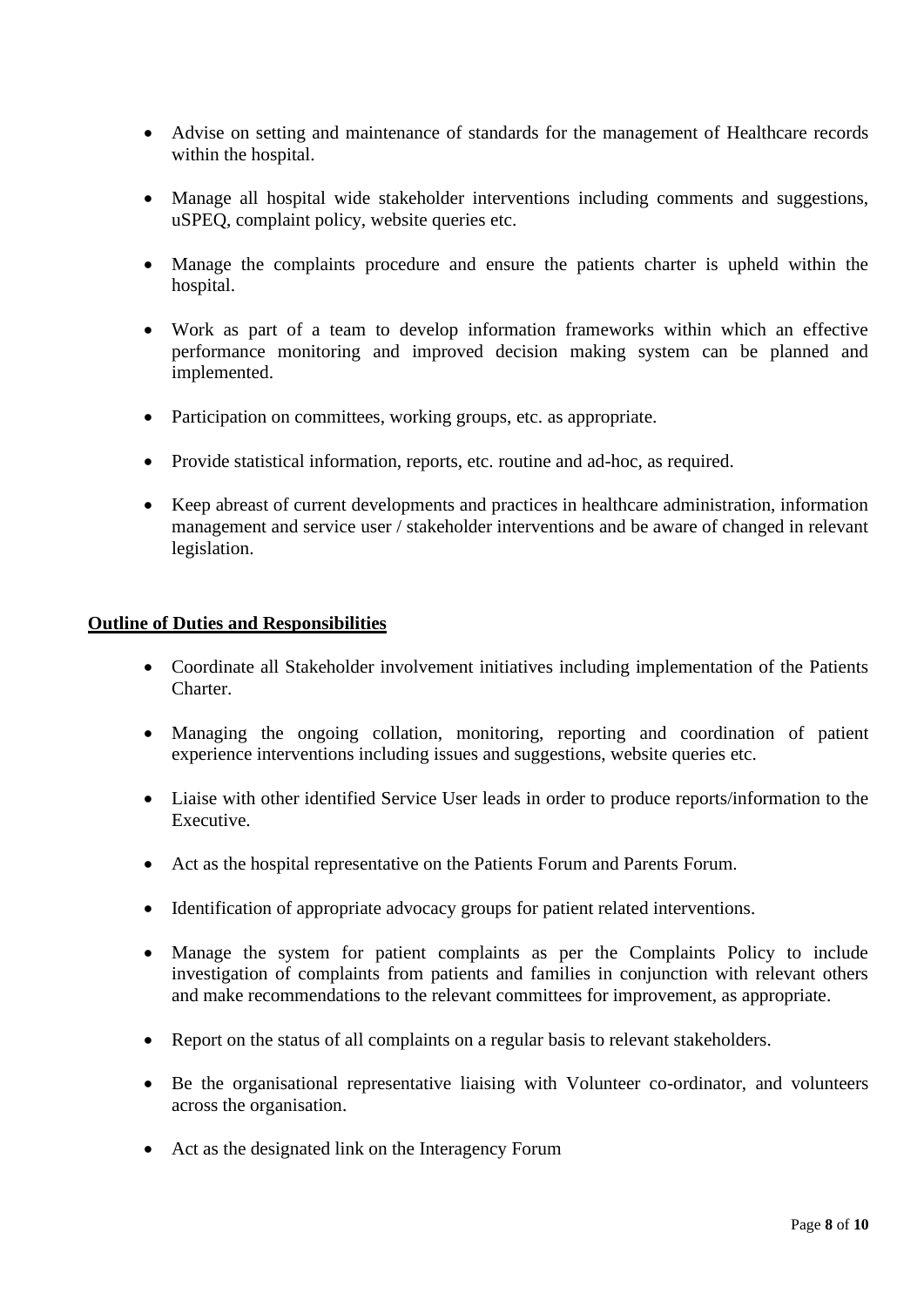- Be involved in the setting of a healthcare records strategy to ensure compliance with the NHO Code of Practice on Healthcare records to include; the development of policies and procedures, periodic auditing and compliance measurement.
- Work with Risk Management on the coordination of annual organisational Healthcare Records audits.
- Key involvement in service developments.
- First line of contact to deal with complaints / comments / suggestions from patients / relatives / carers.
- Establish a quality assurance / customer satisfaction programme for stakeholders.
- Formulate responses to patient representatives from public representatives.
- Provide information pertinent to the formulation of responses to parliamentary questions, where appropriate.
- Represent the hospital at meetings with external agencies as appropriate.
- Analyse and review existing practices, procedures and processes in line with best practice.
- Establish policies, procedures and guidelines to facilitate the effective and efficient provision of service to End Users.
- Ongoing management of hospital-wide patient related statistics to satisfy hospital reporting requirements for healthstat and other external agencies.
- Participate and senior management team meetings.
- Healthcare Data Management:
	- o Monitor the ongoing performance of the organisation through the implementation of agreed statistical frameworks that collate relevant and timely information to enhance decision making.
	- o Manage the collation of all hospital wide activity data in conjunction with the Key Performance Indicator Committee or other related Committees
	- o Validate all data and develop high level reports for presentation of quality data to relevant stakeholders/stakeholder groups in a timely manner.
	- o Develop appropriate information frameworks to satisfy organisation, stakeholder and regulatory requirements as required
	- o Provide advice on effective information management/retrieval/storage etc.
	- o Participate in the many internal hospital committees and meetings which are a vital part of everyday life in hospital management.

## **Patient Safety & Quality**

The NRH prioritises the delivery of quality and safe patient care under HIQA and other quality standards. It is the responsibility of all staff at all levels to ensure that the highest level of quality services required for each patient is maintained. If you have a concern regarding any issue of patient safety and well-being please bring this to the immediate attention of your manager.